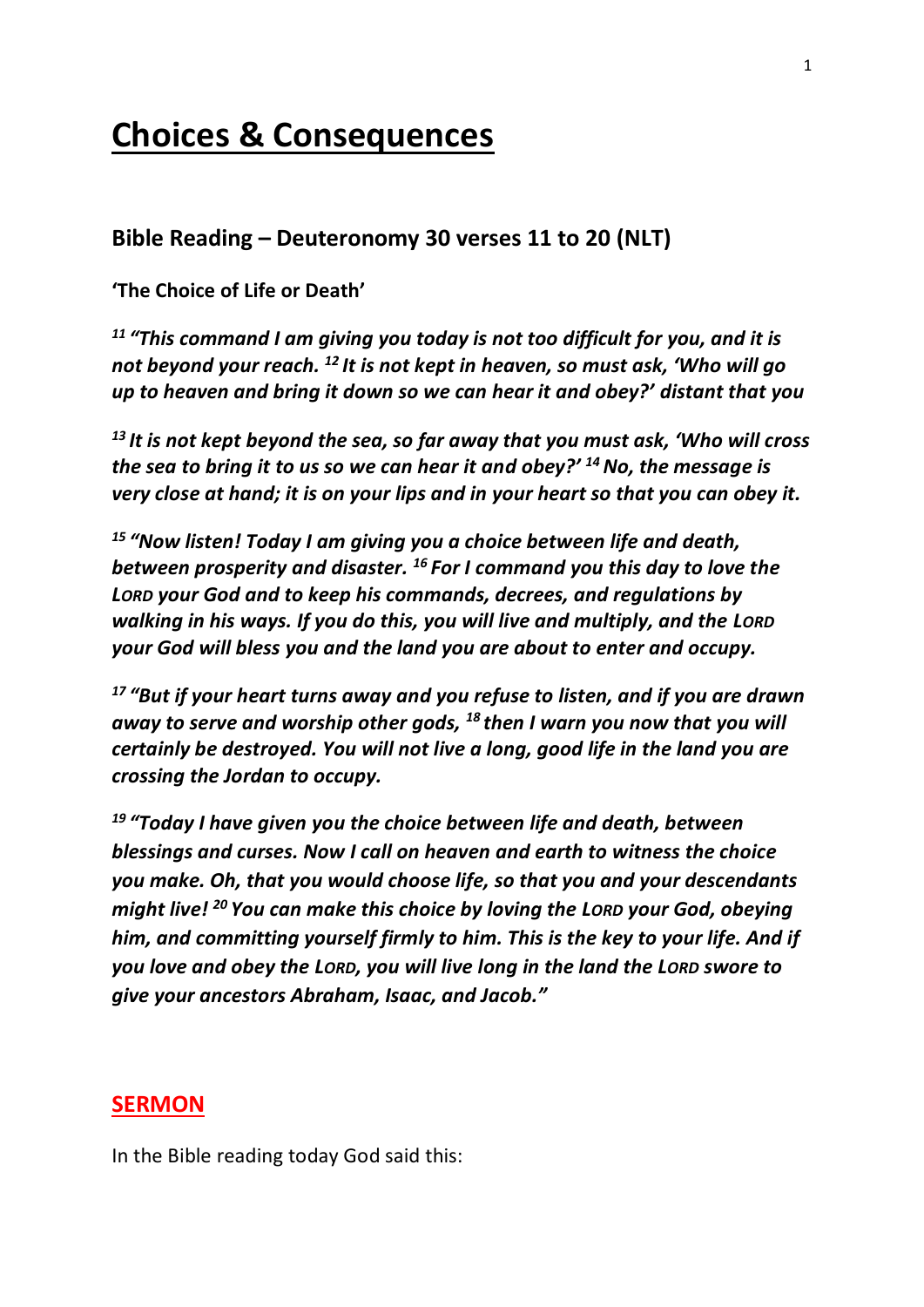*"Today I have given you the choice between life and death, between blessings and curses. Now I call on heaven and earth to witness the choice you make. Oh, that you would choose life, so that you and your descendants might live!"*

Life and death, blessings and curses…

What does God mean?

Well, God is the God of love. He knows what is best for us and He knows that in order for His created children - you and me and every human being, past, present and future - to live our lives to the full, we need to live in a certain way, or else we will be unfulfilled and miserable in our lives.

The Bible is an Instruction Manual if you like, and if we don't read it, then it's a bit like having an expensive car and either not reading the instruction manual or reading it and ignoring it. If we do that it's just a matter of time before the car goes wrong.

Faced with the devil, the world and our humanness (our flesh), if we ignore our Maker's Instruction Manual (Holy Scripture) I put it to you that **we** will go wrong long before any modern car will.

AND, God is saying that with our human choices, come consequences. No-one can escape from this eternal truth. Choosing life will result in God's blessings, and through belief in Jesus Christ, the Author of life, comes eternal life.

But choosing death will bring about God's curses, death and eternal separation from God in Hell for the unrepentant, and for all unbelievers.

Just to clarify, the book of Deuteronomy is part of The Old Testament or Old Covenant and we today are living under the New Covenant of grace, and under this covenant, Jesus died in our place and became a curse for us.

We read this in Galatians 3 verse 13 where it says:

*'But Christ has rescued us from the curse pronounced by the law. When he was hung on the cross, he took upon himself the curse for our wrongdoing. For it is written in the Scriptures, "Cursed is everyone who is hung on a tree."'*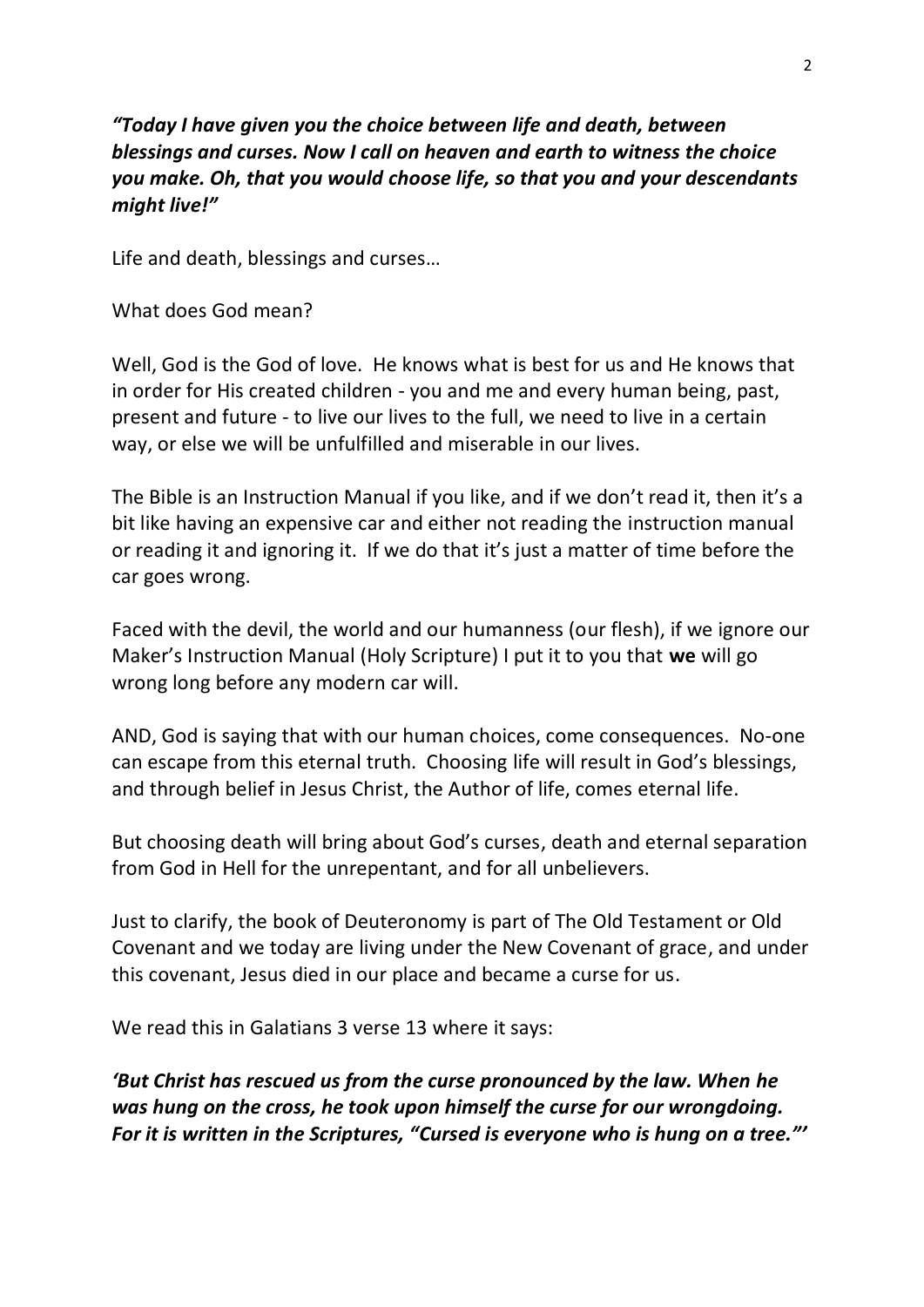But by Christ's death and resurrection that curse was taken away from **repentant believers only,** for that is to whom Paul is writing in his letter to the Galatian church.

God's eternal truth remains that if the unrepentant, and if unbelievers, choose death then curses and spiritual death or premature physical death are what they will receive.

What's more if as believers we continue in unrepentant sin then curses can come upon our lives too. This is because in Hebrews 10 verse 26 it says:

#### *'Dear friends, if we deliberately continue sinning after we have received knowledge of the truth, there is no longer any sacrifice that will cover these sins.*'

So, God's Word says that Christ's sacrifice no longer applies to those who deliberately continue sinning, after they have received knowledge of the truth - this surely has to confirm that His death has NOT done away with the curses mentioned in Deuteronomy resulting from choosing death, for those who deliberately continue living in sin.

And so today I want to show from a Biblical perspective **what it means** to choose life as opposed to death.

God gives us the gift of life but we have to choose it and not choose death. Both are available. God says with life comes blessings, but with death comes curses. Hence it is so important that we choose life.

So, what does it mean, to choose life? How do we 'choose life'? (I mean, you can go into a shop and choose a specific type and colour of tea pot for example, but we can't say 'Hello life, I'm choosing you?' – or can we?).

When we study Scripture under the inspiration of God's Holy Spirit, then God opens our eyes to the truth of what He is talking about.

We can see throughout Scripture a number of amazing characters who chose life; and God blessed every one of them abundantly.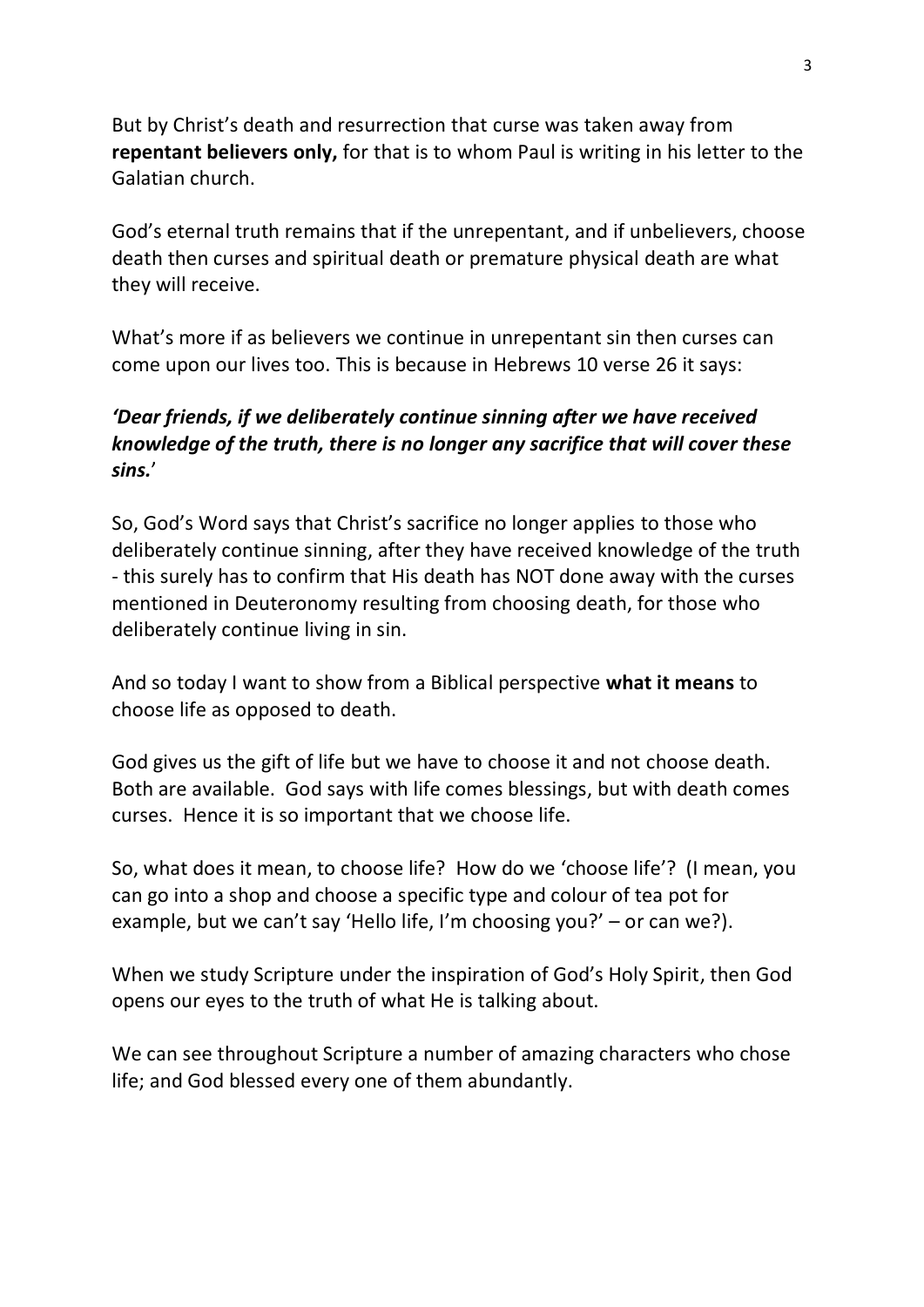Let's take a look at just two of these characters and see how they behaved what it was they did that demonstrated to God that they had chosen life and not death; - because that, I believe, will help us.

And then let's see how God blessed them, because this will help us understand what God expects of **us** in order that He can bless us too.

I am sure you will know some of the Biblical account of **Joseph** - one of the sons of the patriarch Jacob (or Israel as God re-named him). You will recall Joseph was the young man who wore a splendid coat of many colours. Joseph was his father's favoured son (because he had been born to Jacob in his old age) but his brothers despised him for it. They also disliked him intensely because such was God's favour on his life that God gave him visions and dreams which he shared with his father and his brothers - in which his brothers were bowing down to him. One day, they came up with a plan to throw him down a pit and they left him for dead. He was later rescued by some passersby and taken back to Egypt where he was sold as a slave.

There, a man named Potiphar bought him (as a slave or servant). Potiphar was the captain of Pharaoh's guard, and after recognising that God's favour was upon Joseph and that he could be totally trusted, Potiphar put him in charge of his household. However Potiphar's wife took a fancy to Joseph and wanted to sleep with him but Joseph refused. Angry, she concocted a story accusing him of molesting her and he was thrown into jail.

But Joseph had chosen 'life' many years previously. Listen to what the Bible says about how God blessed him during his false imprisonment:

#### **Genesis 39 v 20 to 23**

*'So (Potiphar) took Joseph and threw him into the prison where the king's prisoners were held, and there he remained. But the LORD was with Joseph in the prison, and showed him his faithful love. And the LORD made Joseph a favourite with the prison warden. Before long, the warden put Joseph in charge of all the other prisoners and over everything that happened in the prison. The warden had no more worries, because Joseph took care of everything. The LORD was with him and caused everything he did to succeed.'*

It's God who gives us favour with certain people. And did you catch the last phrase in that passage? 'God caused **everything** Joseph did to succeed'!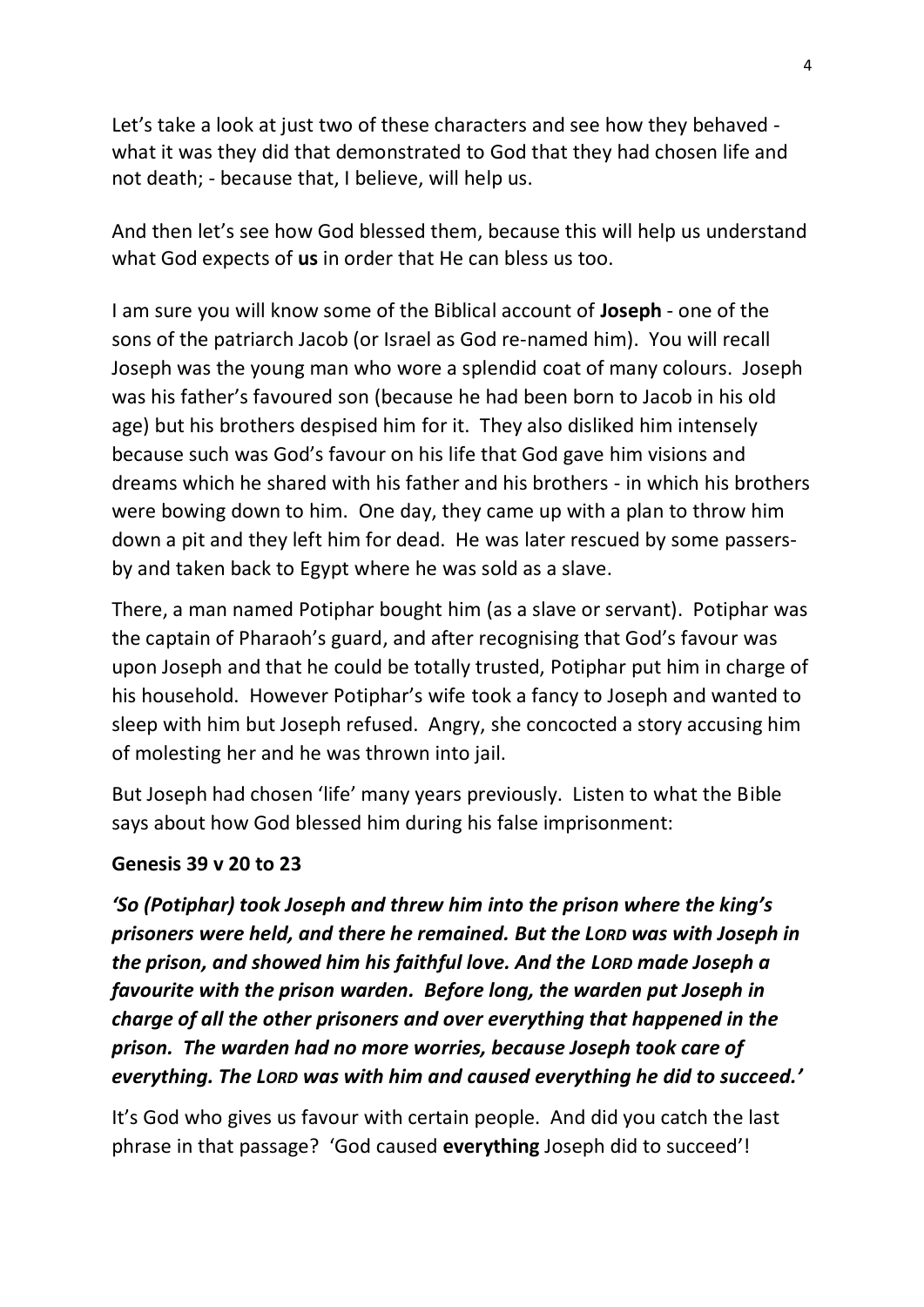In fact so successful was Joseph, and so much did God bless him that Pharaoh made him ruler of Egypt after God enabled him to interpret the Pharaoh's dreams, and he also impressed Pharaoh with his wisdom and integrity.

There isn't time here today to remind you of the full story, but suffice it to say that because Joseph obeyed and trusted God through good times and bad, God was able to use him to save not only Pharaoh and all the Egyptians but also to save God's people from starvation and certain death during a seven year period of drought and famine.

Joseph's brothers were sent to Egypt by their father Jacob to beg for grain to keep them alive. On arrival, they requested an audience with Pharaoh's assistant, unaware that it was their brother Joseph. They bowed down low before him, and he gave them grain to keep them and their families alive, just as he did for all who came to him from throughout the land.

Joseph, recognised his brothers immediately and instead of mocking and hating them for having connived to kill him when he was young, he forgave them and made up with them, all part of God's plan that Joseph's ten brothers and his two son's (Ephraim and Manasseh) might become, what today we know as, the fathers of the twelve tribes of Israel.

Joseph chose life, and God blessed him abundantly!

For Joseph, choosing life meant:

Choosing to do what is right when tempted to do what is wrong.

Trusting and following God in good times and bad (even when falsely imprisoned).

And forgiving his own brothers for leaving him for dead.

And Joseph wasn't alone in the Bible when it comes to choosing life.

We don't know when, but some time after the life of Joseph, there was a man called Job – and we see from the Bible that he chose life too.

He decided to honour and obey God in everything he did.

In contrast to Joseph's life, Job endured hardship of a most **extreme** nature. BUT because He remained faithful and kept on choosing life, even in deepening adversity, God not only restored his fortunes but added to them.

In chapter 1 verse 1, it doesn't say Job chose life, but it does says this: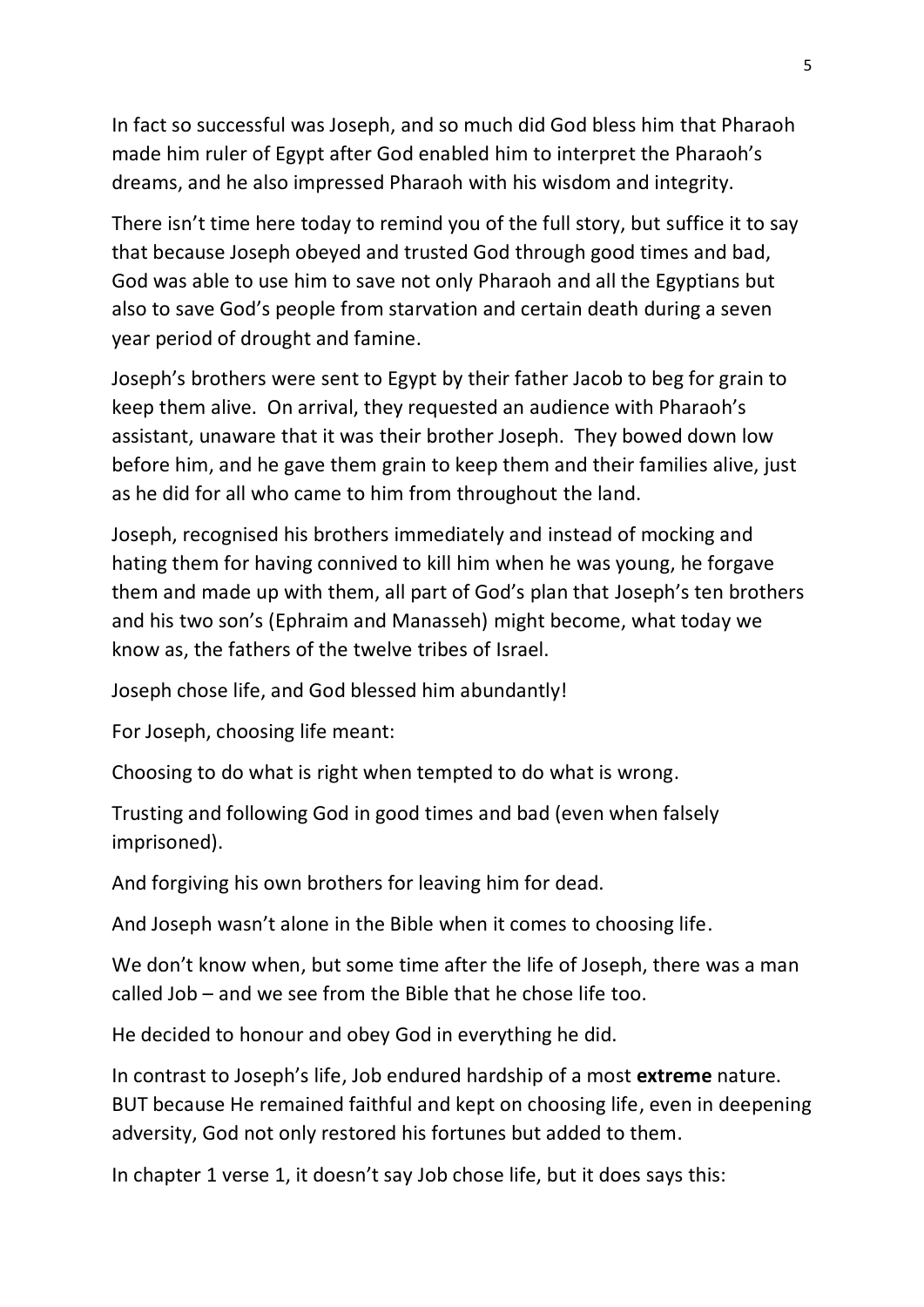## *'He was blameless—a man of complete integrity. He feared God and stayed away from evil.'*

That is a way of saying – He chose life. He had integrity, feared God and kept away from evil.

Choosing life means different things for different people, but with one common thread. Trusting and obeying God and walking in His ways. It is a fact that we have needs in life but in the context of what I call 'stuff' that is: things we need like clothes, a home, food etc, Jesus said this:

#### *'Seek first God's kingdom and his righteousness, and all these things will be given to you as well.'*

In other words if we want to choose life, it means following the ways of God's Kingdom. In God's Kingdom the citizens are pure, holy and righteous. If we do not work at being righteous (right before God in our ways and behaviour), then blessings (practical or spiritual) will not follow.

Now because the story of Job spans 42 chapters of the Bible, I want to summarise three things for you concerning the story of Job. These things are:

Firstly, what happened to Job when Satan attacked him.

Secondly, how Job responded.

And finally what God did for Job as a result. And the result wasn't immediate but came in God's perfect timing - and that can be a lesson to us all, when we are expecting an immediate answer to prayer, sometimes we have to wait.

Let's take a look at how wealthy God had already made this righteous, blameless man (by the way it does not say job was sinless, only Jesus was sinless).

In chapter 1 we read in verses 2 and 3:

#### *'He had seven sons and three daughters. He owned 7,000 sheep, 3,000 camels, 500 teams of oxen, and 500 female donkeys. He also had many servants. He was, in fact, the richest person in that entire area.'*

Quite a blessing, wouldn't you agree?

Early on in the story the devil had a wager with God that if God took away all Job's blessings, Job would curse God. God then allowed satan to test Job.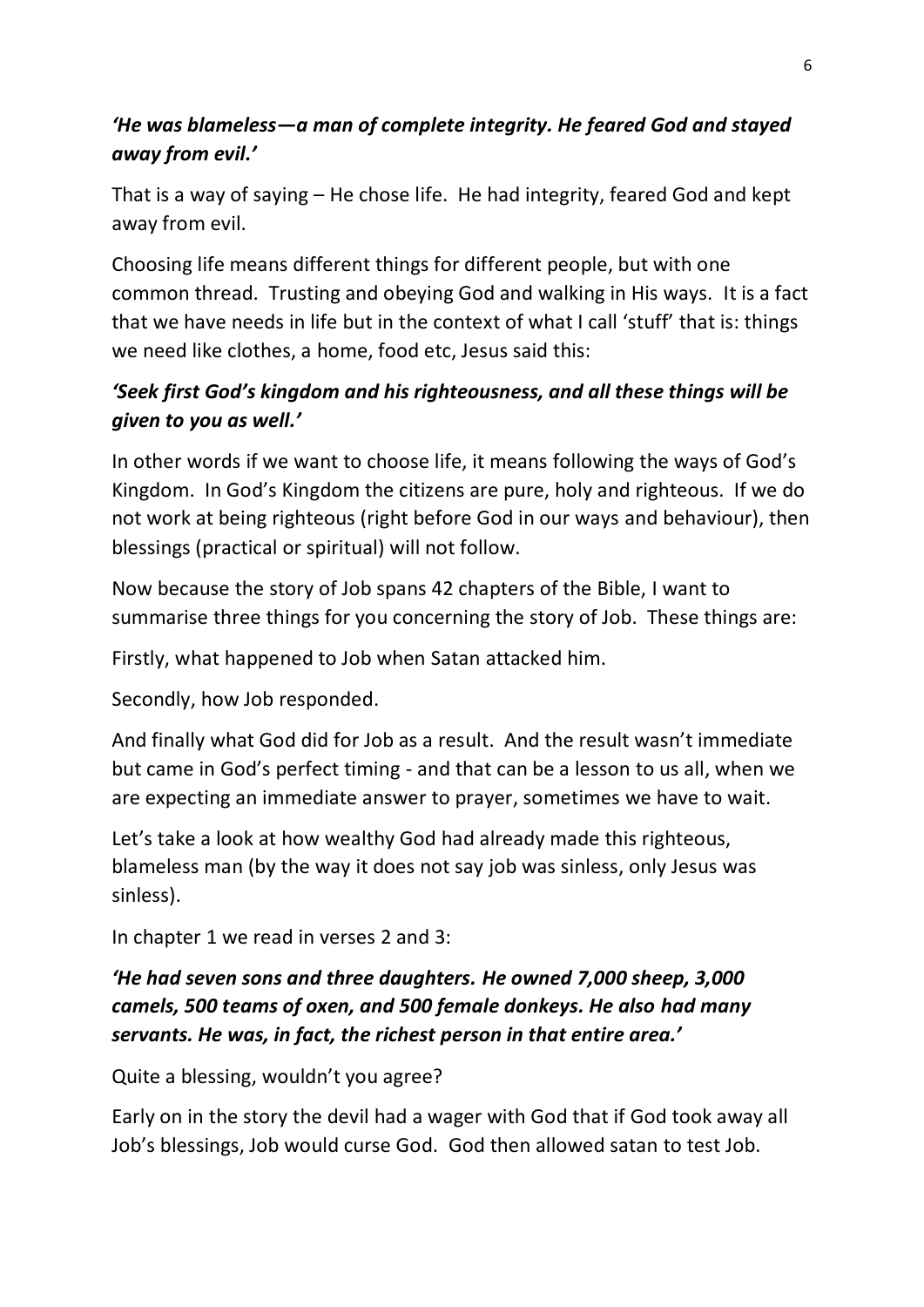Listen to what God allowed to happen to this righteous, blameless man who chose life:

*'One day when Job's sons and daughters were feasting at the oldest brother's house, a messenger arrived at Job's home with this news: "Your oxen were ploughing, with the donkeys feeding beside them, <sup>15</sup> when the Sabeans raided us. They stole all the animals and killed all the farmhands. I am the only one who escaped to tell you."*

*While he was still speaking, another messenger arrived with this news: "The fire of God has fallen from heaven and burned up your sheep and all the shepherds. I am the only one who escaped to tell you."*

*While he was still speaking, a third messenger arrived with this news: "Three bands of Chaldean raiders have stolen your camels and killed your servants. I am the only one who escaped to tell you."*

*While he was still speaking, another messenger arrived with this news: "Your sons and daughters were feasting in their oldest brother's home. Suddenly, a powerful wind swept in from the wilderness and hit the house on all sides. The house collapsed, and all your children are dead. I am the only one who escaped to tell you."*

My goodness!

How would you respond if this happened to you, and you were a man of God, righteous and blameless? Would it knock your faith for six?

Would you start to tell people God is a figment of their imagination? I think many people might. So we see that even if we choose life, God may still test us.

Listen to Job's response:

*'Job stood up and tore his robe in grief. Then he shaved his head and fell to the ground to worship. He said,* 

*"I came naked from my mother's womb, and I will be naked when I leave. The LORD gave me what I had, and the LORD has taken it away. Praise the name of the LORD!"*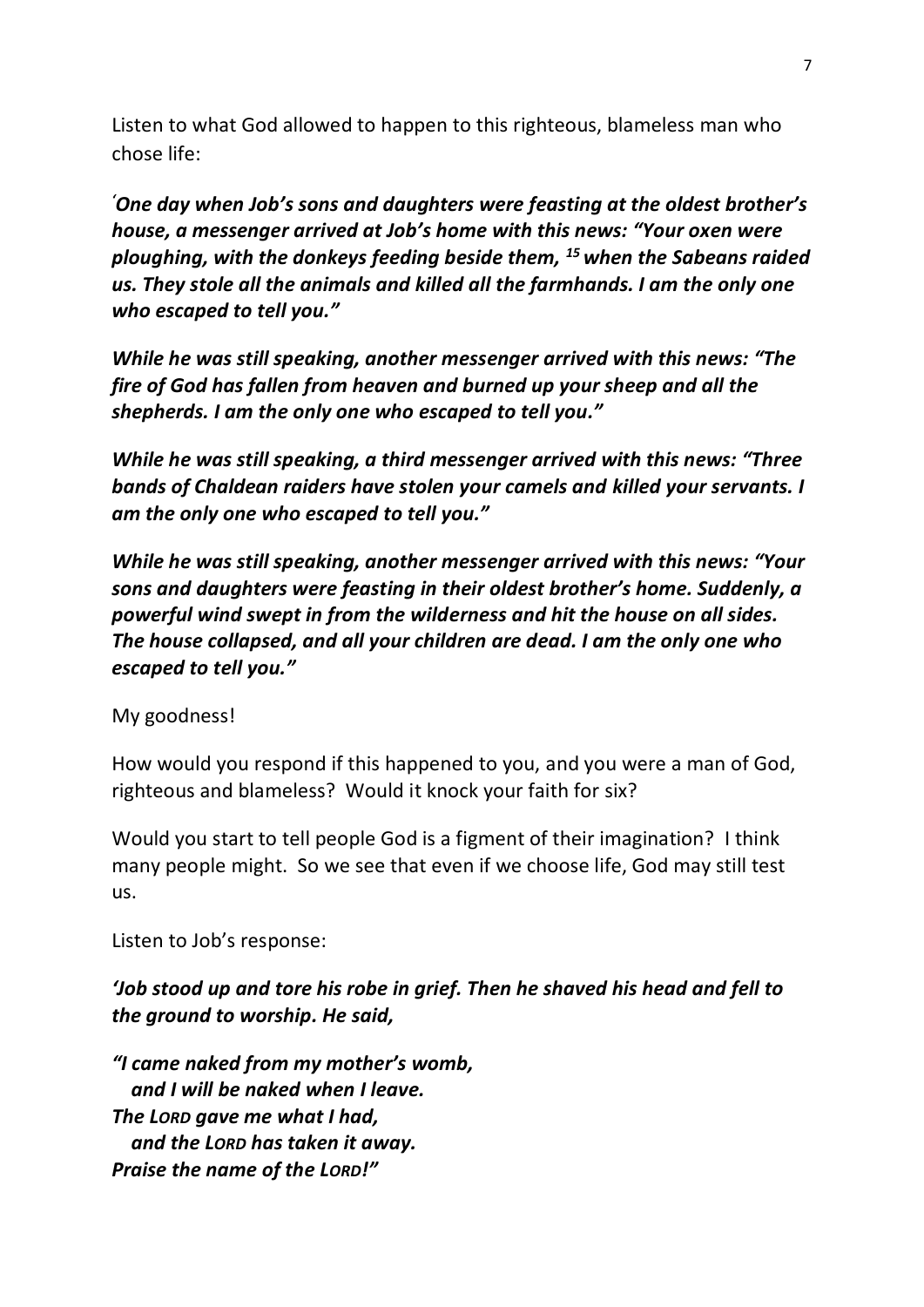The next verse says: *'In all of this, Job did not sin by blaming God.'*

Is my faith that strong? Is yours? Maybe like me you pray that God will never test you like that?

Well in Job's case, to make matters worse (if you like), God then allowed satan to undertake a second test whereby satan inflicted the most agonising sores and boils all over Job's body - and at the end of it even Job's wife said to him in chapter 2 verse 9 *"Are you still trying to maintain your integrity? Curse God and die."*

*But Job replied, "You talk like a foolish woman. Should we accept only good things from the hand of God and never anything bad?" So in all this, Job said nothing wrong.*

I have to say I am left speechless. I don't know what you think….

The next 36 chapters of this amazing Bible story are taken up with Job lamenting before God - and his so-called 'best friends' trying to tell him that he must have done something wrong.

Do you have friends like Job, trying to fix your problems for you, when all you want and need is a big hug, some sympathy and support? I find myself trying to fix people's problems for them, don't I darling and Michele tells me off, to which I respond 'it's a man thing'!

The Jews thought if something bad happened to you it was due to sin. Despite this story which they would have known well, Jesus' own disciples held to this view. Listen to what we read in John chapter 9 verses 1 to 3.

*'As Jesus was walking along, he saw a man who had been blind from birth. "Rabbi," his disciples asked him, "why was this man born blind? Was it because of his own sins or his parents' sins?" "It was not because of his sins or his parents' sins," Jesus answered. "This happened so the power of God could be seen in him'*. And Jesus miraculously healed him there and then.

Now, coming back to Job, in the fullness of time, God rebuked Job's friends, He told Job to pray for them (another test of his faith perhaps) and then rewarded Job for not cursing God and for resolutely doing what is right before Him. Listen to how much God blessed Job as I read from the final chapter: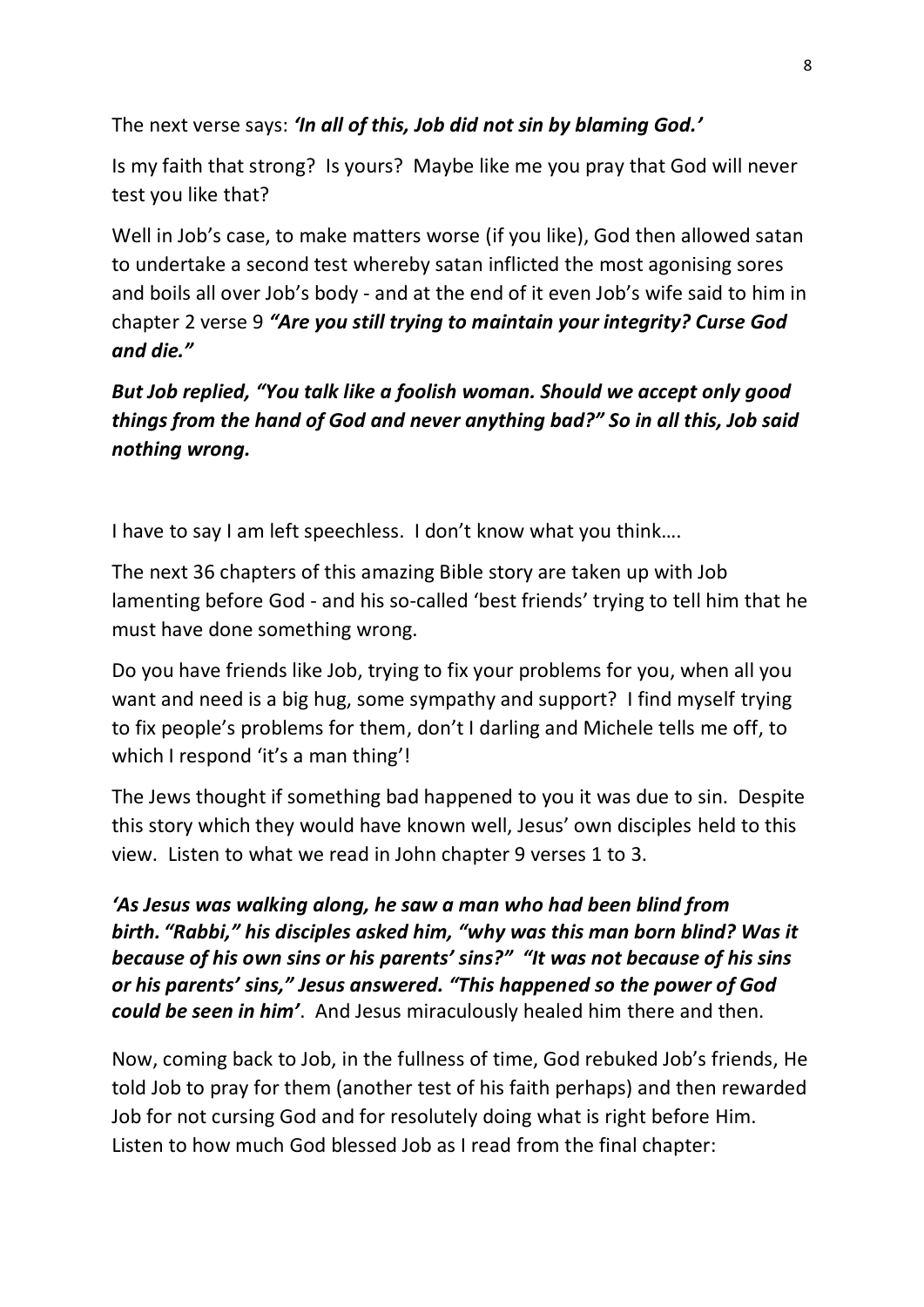*'When Job prayed for his friends, the LORD restored his fortunes. In fact, the LORD gave him twice as much as before. The LORD blessed Job in the second half of his life even more than in the beginning. For now he had 14,000 sheep, 6,000 camels, 1,000 teams of oxen, and 1,000 female donkeys. He also gave Job seven more sons and three more daughters. In all the land no women were as lovely as the daughters of Job.*

*Job lived 140 years after that, living to see four generations of his children and grandchildren. Then he died, an old man who had lived a long, full life.'*

Today, I have chosen to tell you - or more likely remind you - of part of the story of just two Biblical characters who chose life and not death.

But I could have chosen from a whole list of dozens of other Biblical characters who chose life over death – Old Testament people like Abraham, Noah, Isaac, Daniel, David, Solomon, Esther, Jeremiah.

Less well-known men like Hezekiah, Nehemiah, Nahum. New Testament folk like John the Baptist and his parents Zechariah and Elisabeth, Mary, the mother of Jesus, 11 of the disciples, Steven, Paul, Barnabas, the list is endless.

And God is such a loving, forgiving God that what I find so encouraging is that many of these people made mistakes and committed some pretty horrendous acts either before, or after choosing life, but God still used them to do His will, because they demonstrated sorrowful and repentant hearts towards Him.

Moses killed a man before God used him to lead the Israelites out of Egypt. Jacob stole his brother's birth-right, King David committed adultery with a beautiful woman and then had her husband - a loyal servant of his on the battlefield – killed in cold blood.

Paul persecuted the followers of Jesus before he went on to teach and preach about the fact - as revealed to him by God - that the man whose followers he was persecuting was none other than his and our Saviour, the promised Messiah, the son of Almighty God!

Paul chose to follow the very author of life.

Jesus is, if you like, the definition of life, hence Jesus could say as recorded in John chapter 14, *"I am the Way, the Truth and the Life"* and in John chapter 8: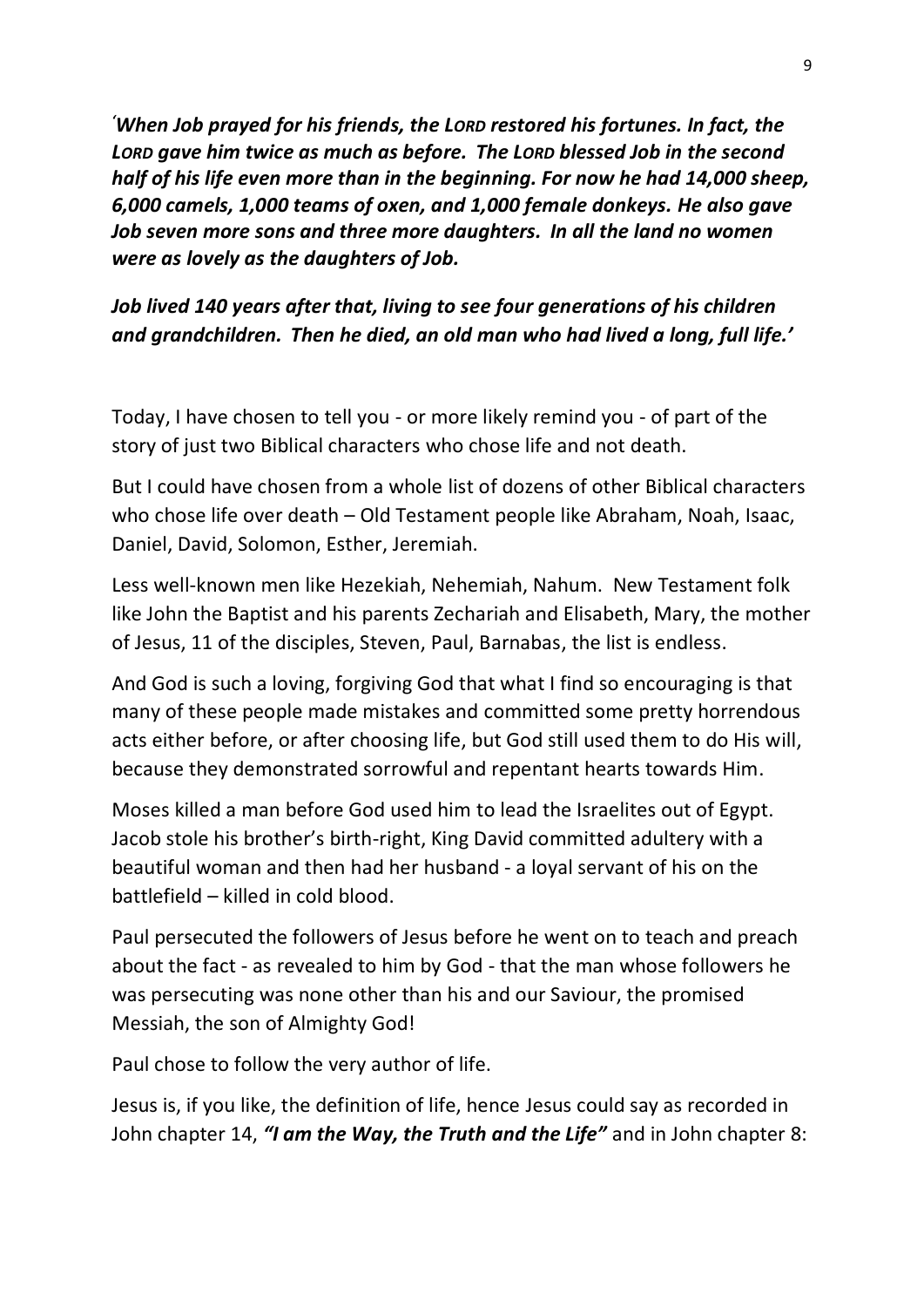#### *'"I am the light of the world. If you follow me, you won't have to walk in darkness, because you will have the light that leads to life."'*

There is 'life' (mortal life here on this beautiful planet that God has created for us to live on) and there's also eternal life'.

I am going to close with these thoughts:

Eternal life (Salvation) comes only through Jesus - and in John 10 verses 7 to 9 (AMP) it says:

## *'So Jesus said again, "I assure you and most solemnly say to you, I am the Door for the sheep [leading to life]. All who came before Me [as false messiahs and self-appointed leaders] are thieves and robbers, but the [true] sheep did not hear them.*

#### *I am the Door; anyone who enters through Me will be saved [and will live forever], and will go in and out [freely], and find pasture (spiritual security).'*

Jesus died for each of us and it is God's longing to bless us, but our sin hinders Him from being able to do so, and each time we sin we are choosing death.

Jesus gave up His life on the Cross that we might live. He came that we might not only live but live life to the full **and** have everlasting life. In John 10 verse 10 (AMP) we read:

#### *"The thief comes only in order to steal and kill and destroy. I came that they may have and enjoy life, and have it in abundance [to the full, till it overflows].*

In order to receive the gift Jesus came to give us, (living life to the full and receiving eternal life with God, His Son and the Holy Spirit), we have to choose it. We have to believe and trust in Him (John 3 v 16). If we believe and trust in Him and make Him Lord of our lives, it means we want to obey Him and do what His Holy Word tells us to do, and to stop doing what He tells us not to do. We understand that obeying Him improves the quality of our life and the quality of the lives of those around us too.

God wants us to obey Him, not because He is a taskmaster who likes to beat us with a stick but because He alone knows best what's good for us. After all He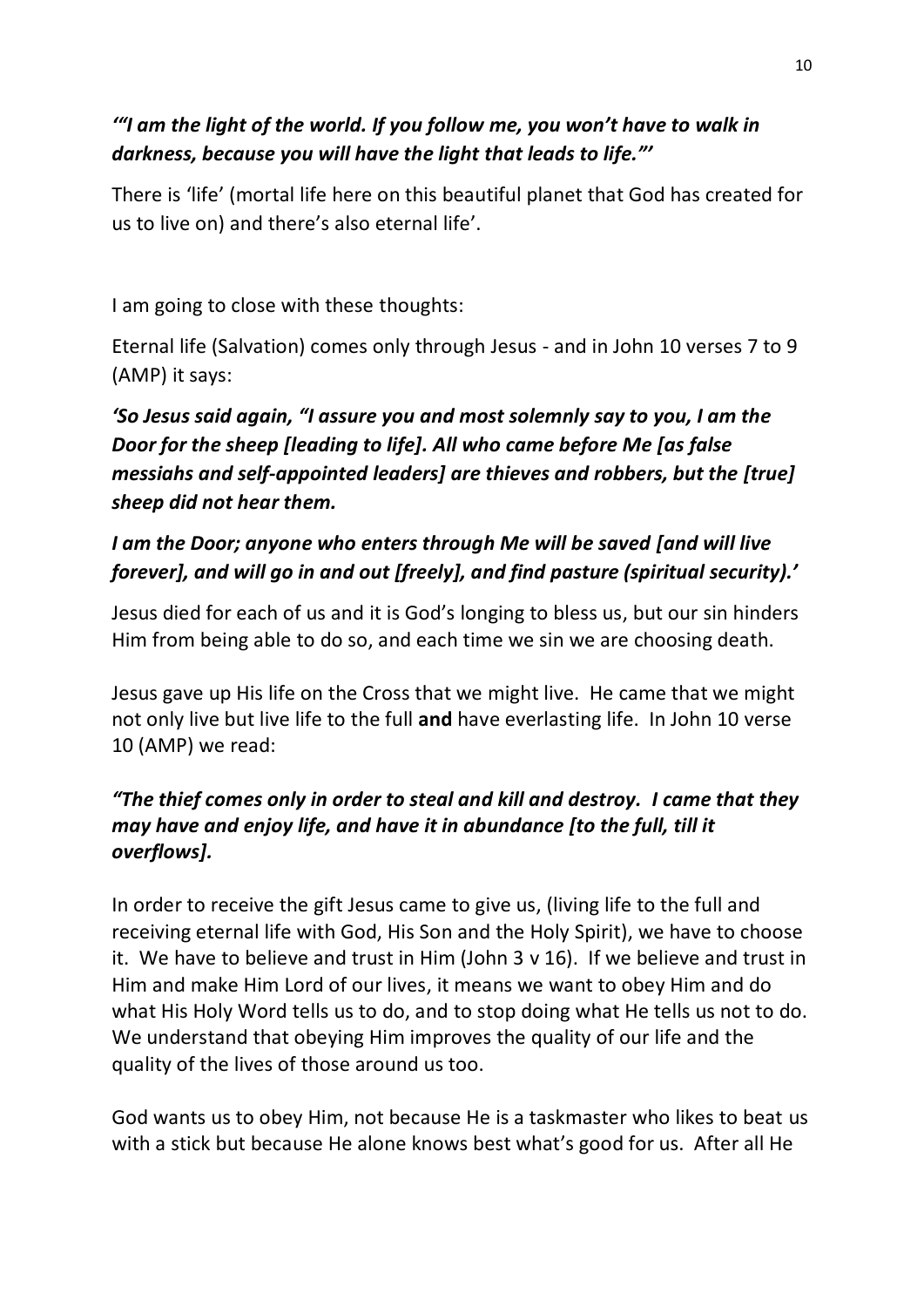created us! He knows that sin and evil will bring us death - spiritual death and even premature physical death.

If as Jesus says, He is 'Life' then (like Paul, the apostles and the disciples) we too have to come to the realisation that in order to choose life as God commanded us to do in today's reading from the book of Deuteronomy, we have to follow the one who is life – Jesus. If we choose to follow our own sinful or evil ways we are following not the Prince of Life but the prince of death – Satan (the devil). The devil is dead spiritually, his ultimate future is certain and is written in Scripture in chapter 20 of the book of Revelation. In verse 10 it says:

#### *'The devil, who had deceived them, was thrown into the fiery lake of burning sulphur, joining the beast and the false prophet. There they will be tormented day and night forever and ever.*

And in verse 15 we see, not only will the devil be thrown in there, it says:

## *'And anyone whose name was not found recorded in the Book of Life was thrown into the lake of fire.'*

I want to conclude with these thoughts: The act of choosing life over death is a pretty straight forward matter. You simply speak it out. "I am choosing life." But to continue to choose life by being righteous, blameless and following after Jesus, when misfortune or disaster comes your way is not so easy, and many would say it is not humanly possible at all. And I would agree. We need to be changed from thinking humanly to thinking spiritually and we have talked about that recently. We talked about asking the Holy Spirit into our lives so he can change us from the inside out.

In Deuteronomy 30 verses 6 and 8 (just a few verses before today's Bible Reading) it says this:

#### *6 "The LORD your God will change your heart and the hearts of all your descendants, so that you will love him with all your heart and soul and so you may live! Then you will again obey the LORD and keep all his commands that I am giving you today."*

In order to obey God - in order to choose life and be able to remain faithful to that choice - we need a new heart, and God promises to give us one if we decide to make that choice and trust in Him, no matter what.